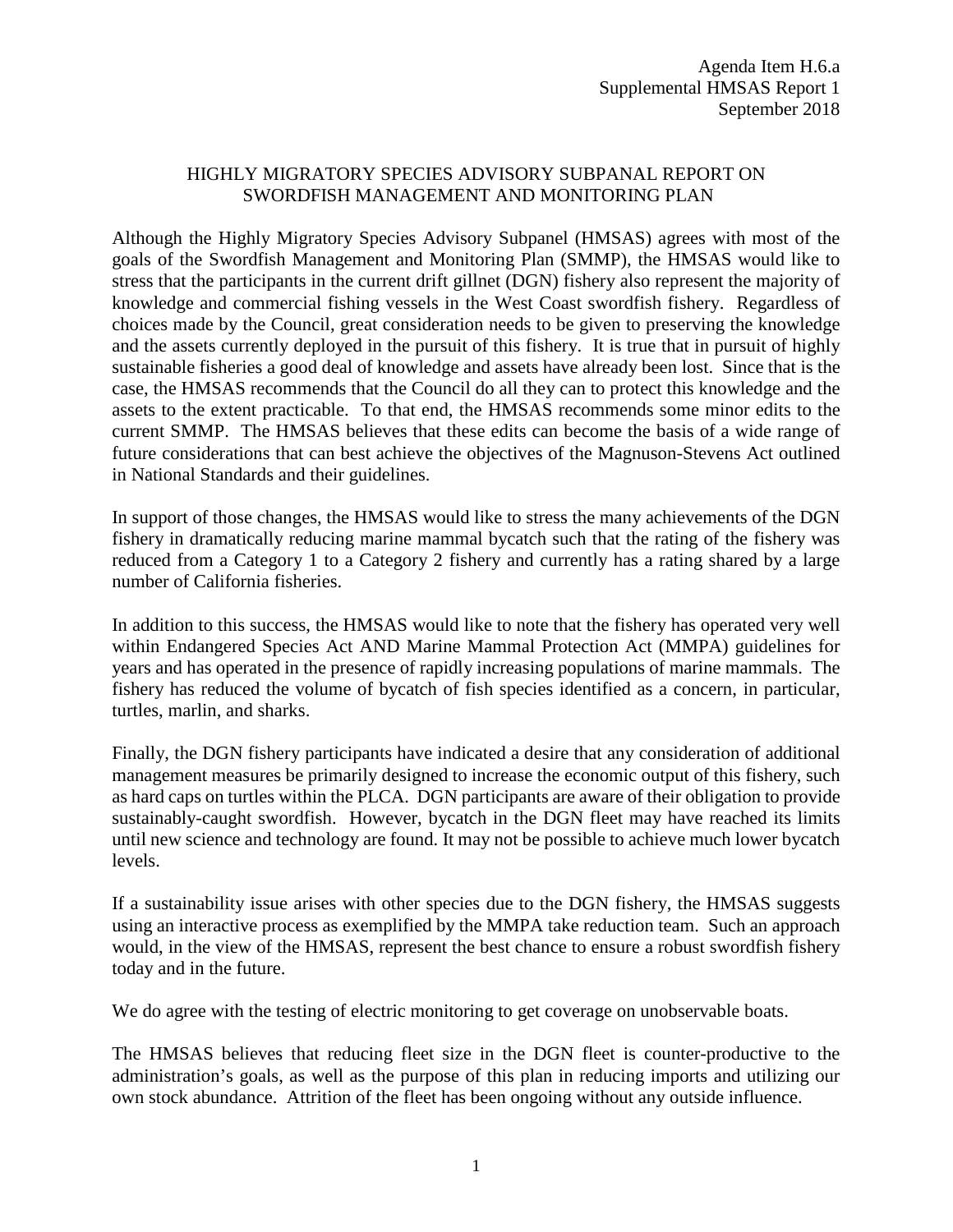The HMSAS encourages the Council to continue to explore new harvest strategies, particularly ones that show the promise of providing economically viable alternatives that can support a robust, professional commercial fishery that can be consistent in delivering local swordfish product to consumers.

The U.S. eats more swordfish than any other place in the world. We have an underutilized stock in our backyard and U.S. swordfish fisheries already produce lower levels of overall bycatch than foreign fleets. With current swordfish imports providing about 65 percent of U.S. consumer demand, the HMSAS believes that additional action on swordfish that does not increase the U.S. share of the catches is harmful to the goal of sustainably-caught fish.

The HMSAS provides the following concerns and suggested changes to the SMMP:

# PACIFIC FISHERY MANAGEMENT COUNCIL Swordfish Management and Monitoring Plan DRAFT September 2018

## **1 Introduction**

The Pacific Fishery Management Council (Council) manages targeting of swordfish on the West Coast under its Fishery Management Plan for West Coast Fisheries for Highly Migratory Species (HMS FMP). A variety of gears are being used to catch swordfish on the West Coast (i.e., swordfish fishery), including large drift gillnet (DGN), harpoon, pelagic longline, and deep-set buoy gear (DSBG) (See Appendix A). Pelagic longline gear cannot be used within the U.S. Exclusive Economic Zone (EEZ) of the West Coast (three to 200 nautical miles) and shallow-set longline fishing (SSLL) to target swordfish cannot be conducted both east and west of 150 degrees W. longitude. However, there is a general interest in exploring use of pelagic longline gear on the West Coast. Bycatch<sup>[1](#page-1-0)</sup> of non-target finfish species and incidental take of protected species while targeting swordfish remains an ongoing concern for the Council because protected species, including whales, dolphins, pinnipeds (e.g., seals, sea lions), sea turtles, and seabirds have special status under Federal statutes. Therefore, the Council is required to monitor these fisheries, and reduce or minimize bycatch of these animals to the extent practicable.

Under the Endangered Species Act (ESA) and the Marine Mammal Protection Act (MMPA), various mitigation measures that substantially reduced bycatch of protected species were instituted; however, there has also been a coincidental decline in participation in these fisheries, resulting in a decline in landings as well. In addition, West Coast fishery participants are testing other gears (e.g. DSBG) to target swordfish with minimal bycatch. These topics motivated the Council to consider the swordfish fishery with a more holistic approach. Therefore, in 2015, the Council developed a draft Swordfish Management and Monitoring Plan (SMMP) to articulate the Council's vision and future actions for the West Coast swordfish fishery as a subplan under the Council's HMS FMP.

<span id="page-1-0"></span><sup>&</sup>lt;sup>1</sup> The Magnuson-Stevens Act includes a definition of bycatch as fish that are discarded (not sold or kept for personal use). The Act defines "fish" broadly to cover all forms of marine life except marine mammals and seabirds. The term "take" is used in protected species statutes to refer to interactions which may or may not be lethal. For simplicity, the term bycatch will be used in this SMMP more broadly than the MSA to refer to the capture and release of all forms of marine life, including marine mammals and seabirds.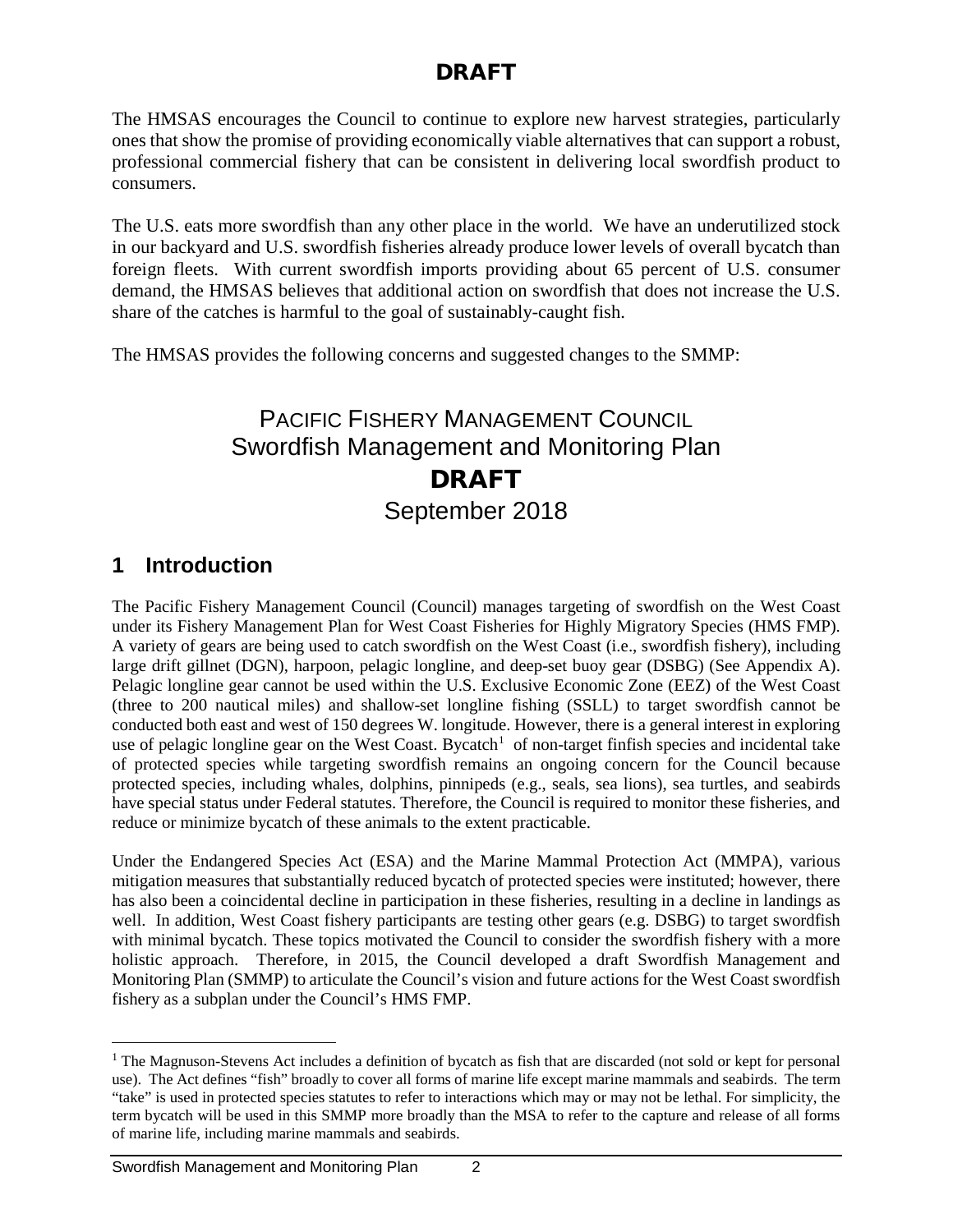## **2 Purpose of the Plan**

This SMMP serves as a guide for the Council to manage the West Coast swordfish fishery based on four fishery management goals:

- 1. Reduce protected species bycatch to the extent practicable in the swordfish fishery through mitigation, gear innovation, and individual accountability.
- 2. Reduce unmarketable and prohibited finfish catch to the extent practicable in the swordfish fishery through mitigation, gear innovation, and individual accountability.
- 3. Support the economic viability of the swordfish fishery so that it can meet demand for a fresh, high quality, locally-caught product and reduce reliance on imported seafood.
- 4. Promote and support a wide range of harvest strategies for swordfish off the West Coast.

These goals will be achieved through a variety of mitigation and management measures outlined in this SMMP (See Section 3).

The Council intends to minimize non-target finfish and protected species (including sea turtles, marine mammals, and seabirds) bycatch in the West Coast swordfish fishery as a whole to be consistent with National Standard 9 and Section 303 of the Magnuson-Stevens Act to "(a) minimize bycatch and (b) to the extent bycatch cannot be avoided, minimize the mortality of such bycatch."

The Council will continue to minimize bycatch and bycatch mortality of finfish and protected species to the extent practicable while ensuring that the West Coast swordfish fishery remains economically viable. Economic viability encompasses support for a swordfish fishery conducted by vessels with West Coast homeports and increased availability of locally-caught swordfish in the market.

In addition, the Council intends to better integrate fishery management under the HMS FMP with enhanced protection of ESA-listed species and other protected species (e.g. non-ESA-listed seabirds and marine mammals) while promoting and supporting a wide range of harvest strategies that include new or modified gear, and area management considerations.

In 2014, the Council began to consider the best method to develop this SMMP. Initially it was intended as a roadmap for transiting DGN fishery participants to the use of other gear types. But the Plan was broadened to reflect the Council's intent to look at all feasible gear types for targeting swordfish in light of a bycatch reduction goal, including DGN. In June 2014, the Council agreed on a list of policy objectives intended to guide management of the West Coast swordfish fishery with the dual goals of reducing bycatch while maintaining or enhancing its economic viability [\(See Agenda Item E2](http://www.pcouncil.org/wp-content/uploads/E2_SitSum_DGNtransition_JUNE2014BB.pdf) and [Council Decision Summary\)](http://www.pcouncil.org/wp-content/uploads/0614decisions.pdf).

Elements of this Plan have appeared in Highly Migratory Species Management Team (HMSMT) Reports for the March and June 2015 Council meetings which also included alternatives and analyses for proposed actions for bycatch reduction in the DGN fishery. The Council reviewed the Plan in September 2015 and again in June and September 2018. Finalization of this Plan will not only facilitate implementation of the actions described below in Section 3, but will also provide an administrative record on the Council's vision going forward for a sustainable swordfish fishery off of the West Coast. It's intended that actions in this plan may be updated or revised by the Council in the future, as needed, to meet the fishery management goals of this SMMP.

## **3 Actions to Be Taken Under This Plan**

**A. Reduce bycatch in the DGN fishery through hard caps and performance standards**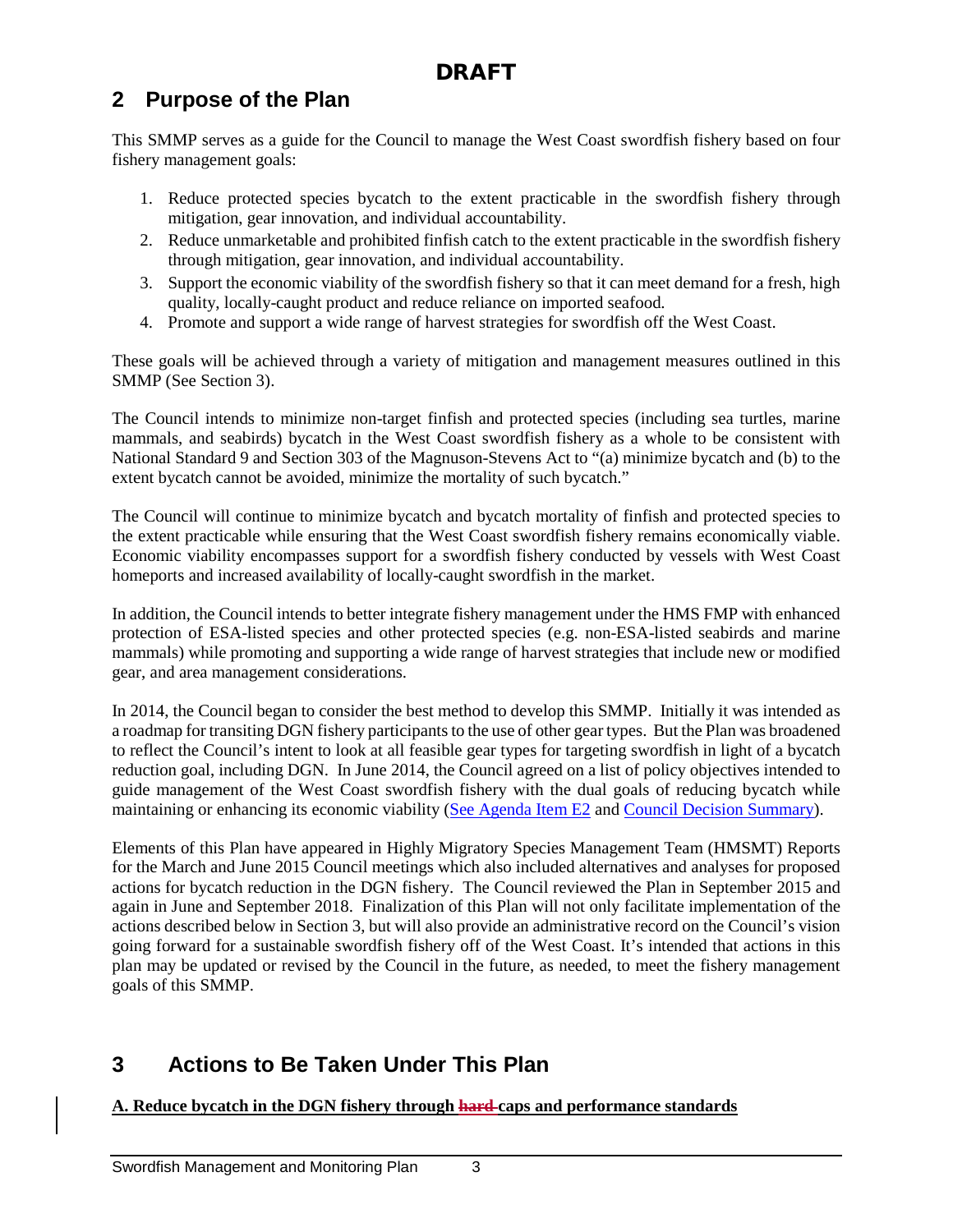- 1. Consider the **incidental take statement from a biological opinion** hard caps to limit takes of loggerhead and leatherback sea turtles in the DGN fishery. For example, if a hard-cap is reached or exceeded during a fishing season, or during a specified period, a specific time-area elosures **closure** could go into effect.
- 2. Continue to review bycatch estimates against performance standards for specified marine mammals, sea turtles, and finfish. The Council may periodically review the efficacy of bycatch estimation methods used to judge performance, and the species for which performance standards are set. Based on trends of bycatch compared to specified performance standards, the Council may recommend additional management measures, as appropriate.
- 3. Work with NMFS to **determine the appropriate amount of observer coverage necessary** increase fishery monitoring with the goal of monitoring all vessels by means of either human observers or electronic monitoring technology. Initially, the Council desires a 30% coverage rate across all vessels. For vessels that are unobservable by humans, electronic monitoring (EM) should be used to meet the coverage rate goal.
- 4. In the absence of 100% monitoring, use the best available statistical methods to estimate rare event bycatch.
- 5. Explore the use of dynamic ocean modeling tools, such as EcoCast, as part of an individual accountability-based management strategy.<sup>[2](#page-3-0)</sup>

### **B. Develop deep-set buoy gear**

- 1. Evaluate the results of fishing under EFPs, including deep-set linked buoy gear, recommended by the Council and issued by NMFS.
- 2. Complete HMS FMP amendment and regulatory processes to authorize a DSBG fishery.
- 3. As part of fishery authorization, consider a Federal limited entry program for DSBG including qualification criteria, taking into account current participation in the West Coast swordfish fishery.

### **C. Limit fishing effort in the DGN fishery (in light of the DGN fishing effort having been reduced by 1/3, the HMSAS does not see a necessity further reductions)**

- 1. Explore ways to **encourage** leverage **the** Federal DGN fishery limited entry permit holders to reduce bycatch, noting that implementation of the Federal permit may result in some natural attrition of permit holders. For example, as of June 2018, only two-thirds of state limited entry permit holders had applied for the Federal limited entry permit.
- 2. Determine the appropriate number of Federal limited entry permits based on the fishery management goals within this SMMP. Explore mechanisms to retire excess permits, including compensating holders for retiring permits. For example, a minimum landings requirement during some recent time-period could be required to retain a permit.
- 3. Explore use of the Federal limited entry permit to encourage DGN fishery participants to utilize other gear types. For example, the Federal limited entry permit regulations could be amended to include permit endorsements for other gear types such as pelagic longline and/or DSBG (if managed through limited entry) or to encourage swapping a DGN permit for a limited entry permit for another fishery/gear type.

<span id="page-3-0"></span> $2$  EcoCast is a fisheries sustainability tool that helps fishers and managers evaluate how to spatially allocate fishing effort to maintain target fish catch while minimizing bycatch of protected or threatened species.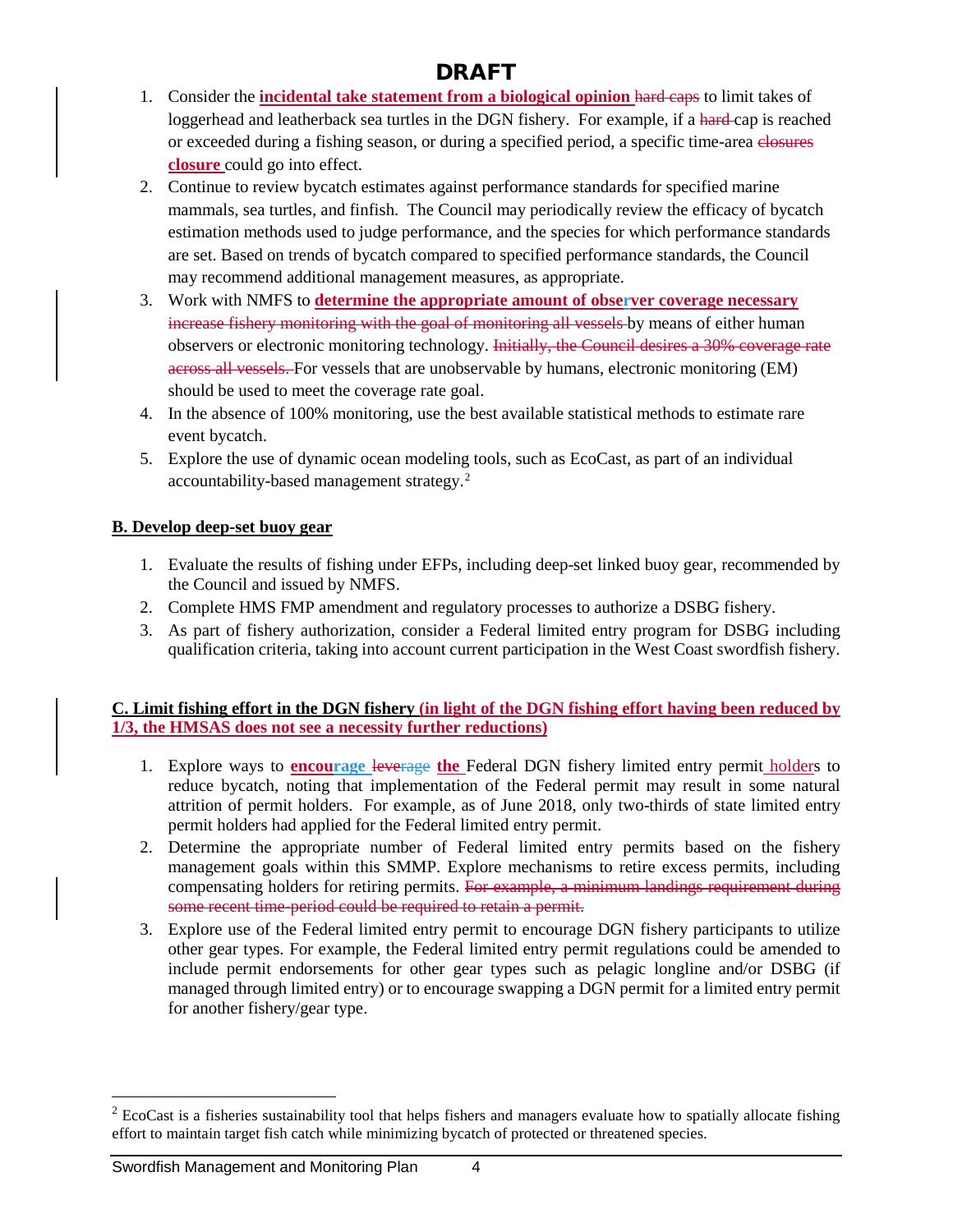#### **D. Allow DGN vessels to access the PLCA**

- 1. The Pacific Leatherback Conservation Area (PLCA) was implemented in 2001 to mitigate takes of endangered Pacific leatherback sea turtles. It covers an area of the EEZ from Monterey Bay in California to the central Oregon coast and is closed to DGN fishing each year from August 15 to November 15. Based on exempted fishing permit (EFP) performance within the PLCA, consider allowing access to the PLCA with individual vessel and/or fishery accountability for bycatch using limits such as hard caps on leatherback sea turtles.
- **2.** Explore the use of dynamic ocean modeling tools, such as EcoCast, as part of an individual accountability based management regime that would allow DGN vessels to fish in specified areas within the boundaries of the current PLCA.

#### **E. Develop longline fisheries**

- 1. Revisit the 2009 proposed action to authorize a SSLL fishery outside the West Coast EEZ in light of current conditions including West Coast landings by Hawaii-permitted SSLL vessels.
- 2. Revisit the current FMP prohibition on the use of pelagic longline gear inside the West Coast EEZ.
- 3. Consider qualification criteria for a Federal limited entry SSLL permit in the context of Federal permitting for other swordfish gear types.
- 4. Explore the feasibility of, through exempted fishing permits, new pelagic longline gear designs or management strategies.

## **4 Road Map for Implementing Actions under this Plan**

Actions related to this Plan that are included in Council's "Year-at-a-Glance" planning document (Agenda Item C.11, Supplemental Attachment 3, June 2018) are listed below. The Council may decide to supplement this section of the Plan by identifying additional actions over a longer time frame.

#### **September 2018**

- 1. Review updates to this Swordfish Monitoring and Management Plan
- 2. Consider proposed changes to the DGN performance metrics methodology

#### **November 2018**

- 1. Scoping of FMP amendment authorizing a SSLL fishery outside the EEZ
- 2. Review new proposed performance metrics based on new methodology (tentative)

#### **March 2019**

- 1. Adopt a range of alternatives for FMP amendment authorizing a SSLL fishery outside the EEZ
- 2. Final action on authorizing a DSBG fishery **– HMAS reminds the council that we have several EFPs gathering information on the proposed DSBG and again suggest this be delayed at least one more year so the fishery can be regulated properly based on scientific data from the EFPs.**

#### **June 2019**

- 1. Adopt a preliminary preferred alternative for FMP amendment authorizing a SSLL fishery outside the EEZ
- 2. DGN performance metrics annual report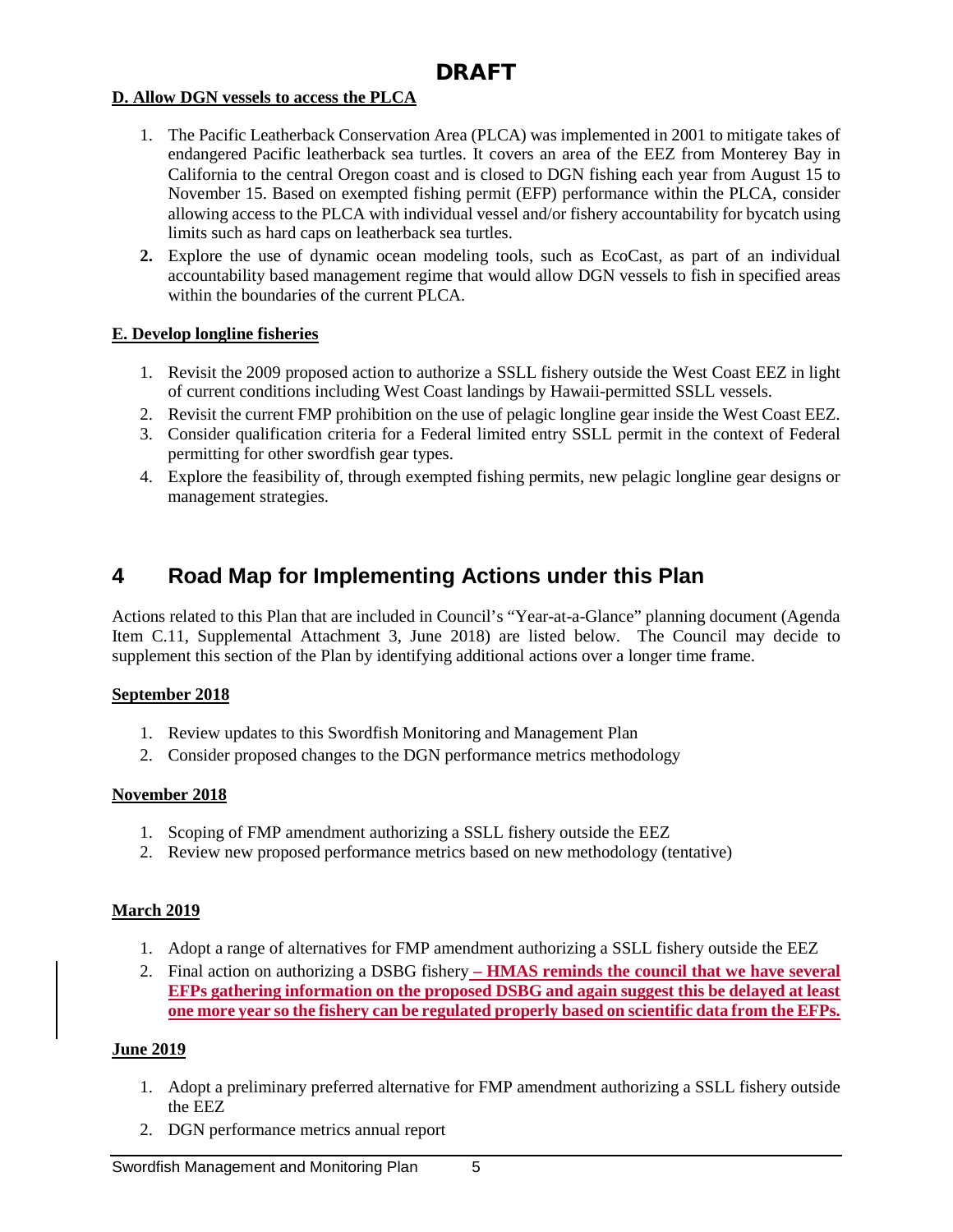- 3. Ongoing EFP update
- 4. Initial EFP proposal review and recommendation

### **September 2019**

- 1. Adopt a final preferred alternative for FMP amendment authorizing a SSLL fishery outside the EEZ
- 2. EFP proposal final recommendation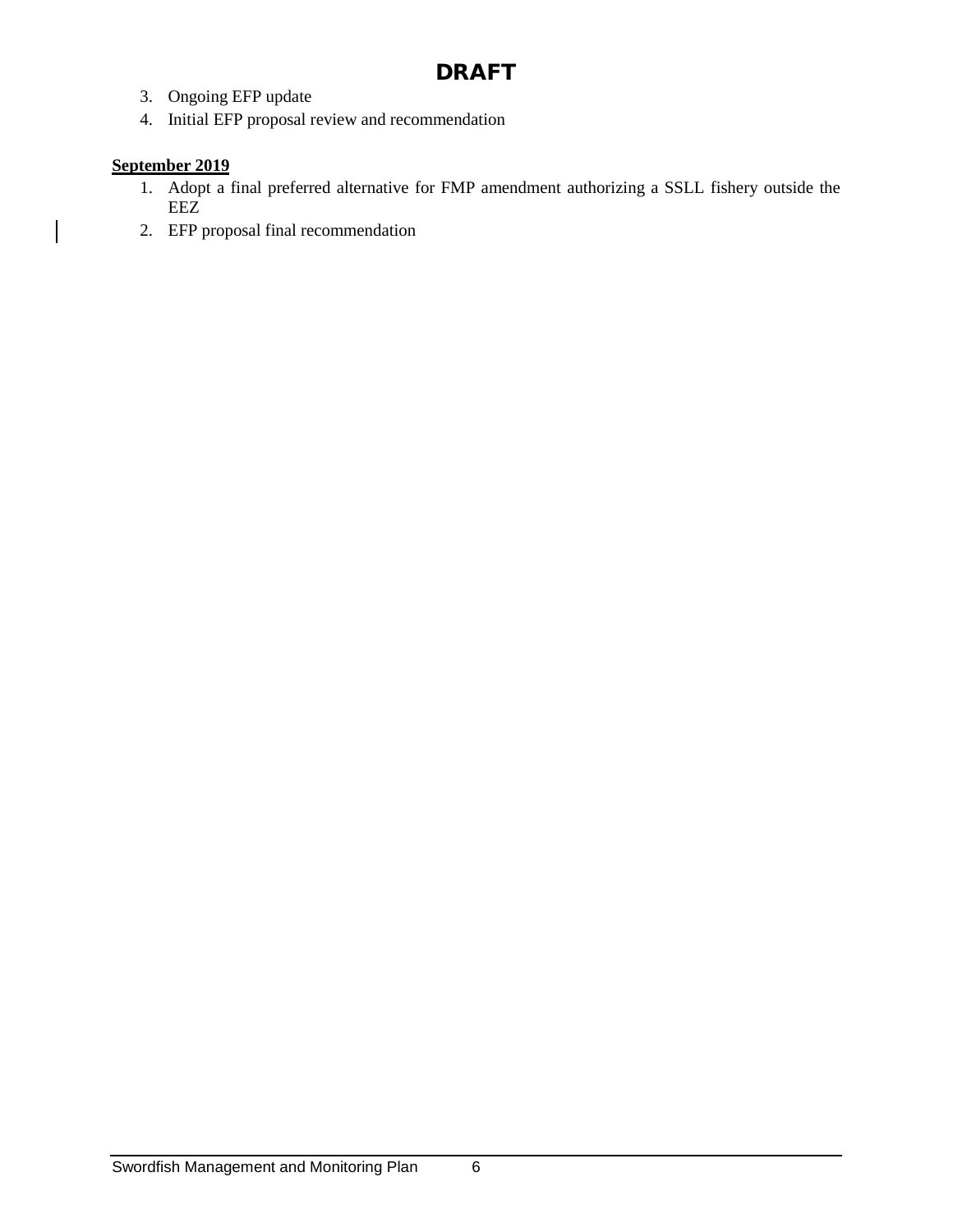### DRAFT **APPENDIX A**

There are three commercial gear types currently used on the West Coast, in the U.S. Exclusive Economic Zone (EEZ) to harvest swordfish: drift gillnet, harpoon, deep-set buoy gear and linked deep-set buoy gear. Pelagic longline gear cannot be used within the EEZ of the West Coast (three to 200 nautical miles) and shallow-set longline fishing (SSLL, setting gear in less than 100 meters) to target swordfish cannot be conducted east and west of 150 degrees W. longitude to target swordfish. However, there is a general interest in exploring use of pelagic longline gear on the West Coast. Vessels permitted with a Hawaii longline limited access permit land on the West Coast with some vessels consistently operating from the West Coast; therefore, these swordfish landings are reported as pelagic longline. These gear types and their relevance to the West Coast swordfish fishery are summarized below. Current landings and revenue are summarized in Table 1.

Based on work by Gjertsen, et al. these four gear types can be grouped as follows: pelagic longline and DGN are capable of larger catch volume but result in relatively higher bycatch versus deep-set buoy gear and harpoon with low catch volume and little or no bycatch. Thus, the mix of gear types used in the swordfish fishery will reflect a tradeoff between the total amount of swordfish that could be landed on the West Coast, product quality, and bycatch impacts.

**Table 1. Total number of vessels that made swordfish landings, metric tons of swordfish landed, inflation adjusted ex-vessel revenue (\$1,000s), and inflation adjusted average price per pound, 2013-2017. (Source: PacFIN, 6/20/18)**

|                    | <b>Total Number of</b> |                     | <b>Total Inflation</b><br>Adjusted Ex-Vessel | Average Inflation<br>Adjusted Price Per |
|--------------------|------------------------|---------------------|----------------------------------------------|-----------------------------------------|
| Fishery            | Vessels                | Total landings (mt) | Revenue (\$1,000s)                           | Pound*                                  |
| Pelagic Longline** | 23                     | 2,173               | \$11,362                                     | \$2.37                                  |
| <b>DGN</b>         | 28                     | 693                 | \$4,332                                      | \$2.84                                  |
| DSBG <sup>+</sup>  |                        | 93                  | \$962                                        | \$4.69                                  |
| Harpoon            | 32                     | 67                  | \$795                                        | \$5.40                                  |

\*Computed as total inflation-adjusted ex-vessel revenue divided by total landings in pounds.

\*\*Hawaii permitted vessels.

†DSBG landings 2015-2017.

#### **Large Mesh Drift Gillnet**

- The DGN fishery began in the late 1970s and expanded in the 1980s, initially targeting thresher sharks but switching the principal target to swordfish after the mid-1980s.
- Landings and participation peaked in the mid-1980s and have been steadily declining since that time.
- Fishing occurs mainly in the fall and winter; the fishery is closed February 1-April 30. Little if any fishing occurs May 1-August 14 when fishing is prohibited within 75 nm from the mainland shore.
- Landings averaged 139 mt for calendar years 2013-2017 (Table 1) while participation averaged 19 vessels per year.
- Takes of leatherback sea turtles and large whales are of particular concern in this fishery. Other marine mammal species are caught in this fishery.
- Take/bycatch mitigation measures have been implemented for this fishery under the HMS FMP, the ESA, and the MMPA. These include gear modifications (pingers and net extenders) and timearea closures. The PLCA is the largest time-area closure, covering waters from Monterey north, August 15 to November 15 each year.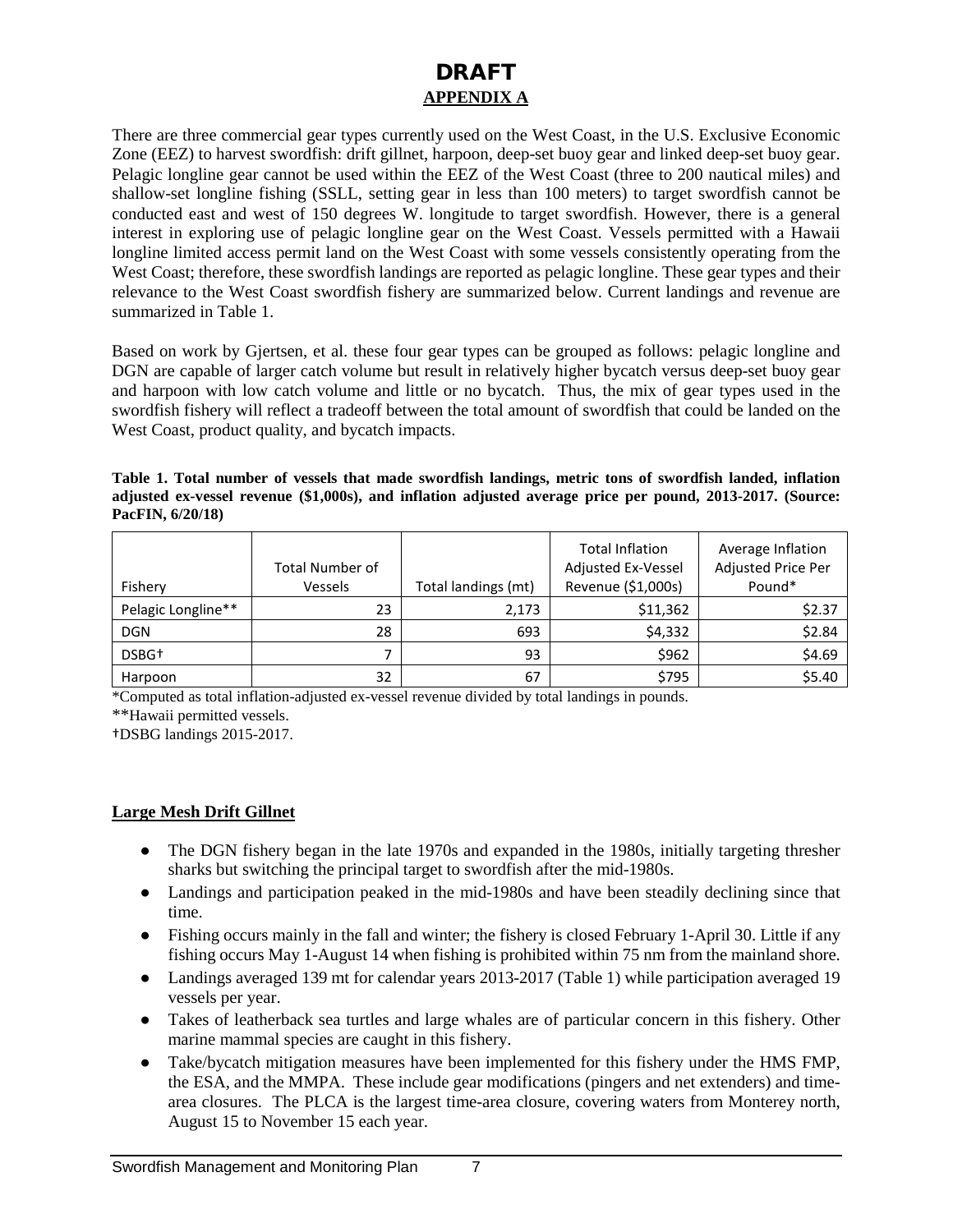● Based on Council and NMFS action, Federal DGN limited entry permit was implemented in 2018. This permit, in addition to the California LE DGN permit, is required to fish with DGN in Federal waters and land in California. All current California LE DGN permit holders are eligible to apply for, and receive, a Federal LE DGN permit. State permit-holders have until March 31, 2019, to obtain their Federal permits, and three months after that to appeal if they miss the deadline. If any permit holder does not obtain their Federal permit by this deadline, they will lose their opportunity to do so, subject to any decisions resulting from an appeal process. The state LE DGN permit alone will not authorize harvest and landing of swordfish with DGN.

### **Harpoon**

- Harpoon gear is used to catch swordfish while they are basking on the surface during the day and generally requires calm sea conditions to be effective.
- Most fishing occurs in the summer months, when environmental conditions are favorable.
- Because it is a highly selective gear, harpoon is effectively free of non-target catch. However, swordfish do occasionally break free and their fate is unknown.
- This is a low volume fishery with a higher ex-vessel price per pound for swordfish compared to DGN and SSLL (Table 1). Because of the operating costs and low volume, this fishery is not usually the sole source of income for participants. In the five years 2013-2017, landings averaged 13 mt annually (Table 1). Participation averaged 15 vessels annually, 2013-2017, with a total of 32 unique vessels making landings during this period (Table 1).

### **Standard Deep-Set Buoy Gear (DSBG) and Linked Deep-Set Buoy Gear (LBG)**

- The Pfleger Institute of Environmental Research (PIER) began design and testing of DSBG off the West Coast in 2011. In 2015, based on the Council recommendation, NMFS issued exempted fishing permits to PIER to allow cooperative fishers to test the commercial viability of the gear under PIER's supervision.
- Between 2015 and 2017, seven vessels landed a total of 93 mt of swordfish under these EFPs (Table 1).
- Standard DSBG is deployed during daytime using a vertical line suspended from a buoy with hooks set deep. Weight on the terminal end of the vertical line ensures a rapid sink rate to the desired depth. A strike indicator and active tending allows catch to be retrieved quickly, reducing bycatch mortality. The configuration is limited to no more than 10 pieces of gear to allow active tending. These characteristics are intended to minimize bycatch and bycatch mortality, especially of protected species.
- This gear is expected to complement/supplement harpoon gear, because of its similarity in terms of vessel requirements, catch volume, and high product price.
- PIER also developed and in 2016 trialed LBG. LBG has the same characteristics as the standard configuration in terms of setting deep during the daytime to avoid bycatch and strike detection to allow quick retrieval. With the LBG configuration, up to three hooks are deployed along a horizontal line set at depth between two vertical lines suspended from floats in the same fashion as the standard configuration. Up to 10 of these pieces are then linked by horizontal lines that allow each piece to be independently retrieved.
- LBG is intended to produce larger catch volume from larger vessels and thus could complement or supplement DGN.
- Between June 2016 and March 2018, the Council reviewed more than 50 EFP applications to test these gear types and made recommendations to NMFS on issuance. NMFS began issuing EFPs based on Council recommendations in the summer of 2018.

### **Pelagic Longline**